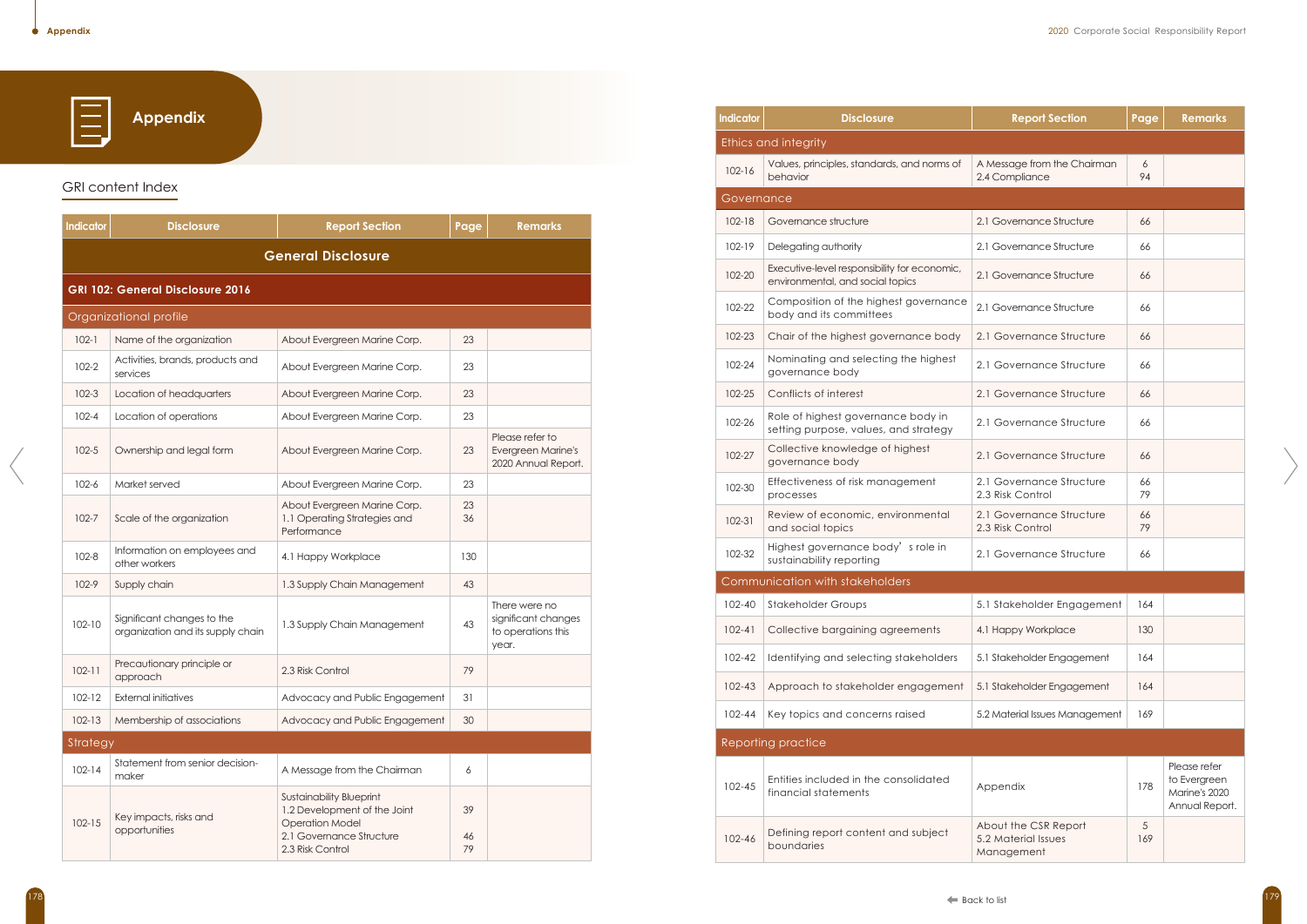| <b>Indicator</b> | <b>Disclosure</b>                                                                     | <b>Report Section</b>                          | Page       | <b>Remarks</b>                                                                                               |
|------------------|---------------------------------------------------------------------------------------|------------------------------------------------|------------|--------------------------------------------------------------------------------------------------------------|
| 102-47           | List of material topics                                                               | 5.2 Material Issues<br>Management              | 169        |                                                                                                              |
| $102 - 48$       | Restatements of information                                                           | Appendix                                       | 178        | No restatement of<br>information this year                                                                   |
| 102-49           | Changes in reporting                                                                  | 5.2 Material Issues<br>Management              | 169        |                                                                                                              |
| 102-50           | Reporting period                                                                      | About the CSR Report                           | 5          |                                                                                                              |
| $102 - 51$       | Date of most recent report                                                            | About the CSR Report                           | 5          |                                                                                                              |
| 102-52           | Reporting cycle                                                                       | About the CSR Report                           | 5          |                                                                                                              |
| 102-53           | Contact point for questions<br>regarding the report                                   | About the CSR Report                           | 5          |                                                                                                              |
| 102-54           | Claims of reporting in accordance<br>with the GRI Standards                           | About the CSR Report                           | $\sqrt{5}$ |                                                                                                              |
| 102-55           | <b>GRI</b> content Index                                                              | Appendix                                       | 178        |                                                                                                              |
| 102-56           | External assurance                                                                    | About the CSR Report                           | 5          |                                                                                                              |
|                  | <b>GRI 103: Management Approach 2016</b>                                              |                                                |            |                                                                                                              |
| $103 - 1$        | Explanation of the material topic<br>and its boundary                                 | 5.2 Material Issues<br>Management              | 169        |                                                                                                              |
| $103 - 2$        | The management approach and<br>its components                                         | 5.2 Material Issues<br>Management              | 169        |                                                                                                              |
| $103 - 3$        | Evaluation of the management<br>approach                                              | 5.2 Material Issues<br>Management              | 169        |                                                                                                              |
|                  | <b>GRI 201: Economic Performance</b>                                                  |                                                |            |                                                                                                              |
| $201 - 1$        | Direct economic value generated<br>and distributed by the organization                | 1.1 Operating<br>Strategies and<br>Performance | 36         | Please refer to Evergreen<br>Marine's 2020 Annual<br>Report for full disclosure of<br>financial information. |
| $201-3$          | Defined benefit plan obligations<br>and other retirement plans                        | 4.1 Happy Workplace                            | 130        |                                                                                                              |
|                  | <b>GRI 204: Procurement Practices 2016</b>                                            |                                                |            |                                                                                                              |
| $204-1$          | Proportion of spending on local<br>suppliers                                          | 1.3 Supply Chain<br>Management                 | 43         |                                                                                                              |
|                  | GRI 205: Anti-Corruption 2016                                                         |                                                |            |                                                                                                              |
| $205 - 3$        | Confirmed incidents of corruption<br>and actions taken                                | 2.4 Compliance                                 | 94         | No incidents of corruption<br>occurred in 2020.                                                              |
|                  | GRI 206: Anti-Competitive Behaviors 2016                                              |                                                |            |                                                                                                              |
| $206 - 1$        | Legal actions for anti-competitive<br>behavior, anti-trust, and monopoly<br>practices | 2.4 Compliance                                 | 94         |                                                                                                              |

| <b>Indicator</b> | <b>Disclosure</b>                                                                     | <b>Report Section</b>                                                                        | Page       | <b>Remarks</b> |
|------------------|---------------------------------------------------------------------------------------|----------------------------------------------------------------------------------------------|------------|----------------|
|                  |                                                                                       | <b>Environment indicators</b>                                                                |            |                |
|                  | <b>GRI 302: Energy 2016</b>                                                           |                                                                                              |            |                |
| $302 - 1$        | Energy consumption within the<br>organization                                         | 3.2 Energy and Greenhouse Gas<br>Management                                                  | 106        |                |
| $302 - 3$        | Energy intensity                                                                      | 3.2 Energy and Greenhouse Gas<br>Management                                                  | 106        |                |
| $302 - 4$        | Reduction of energy consumption                                                       | 3.2 Energy and Greenhouse Gas<br>Management                                                  | 106        |                |
| $302 - 5$        | Reductions in the energy<br>requirements of products and<br>services                  | 3.1 Green Fleet & Environmental<br>Protection<br>3.2 Energy and Greenhouse Gas<br>Management | 102<br>106 |                |
|                  | <b>GRI 303: Water and Effluents 2018</b>                                              |                                                                                              |            |                |
| $303 - 1$        | Mutual influence of shared water<br>resources                                         | 3.4 Water Resource Management                                                                | 118        |                |
| $303 - 2$        | Management of water<br>discharge-related impacts                                      | 3.4 Water Resource Management                                                                | 118        |                |
| $303 - 3$        | Water withdrawal                                                                      | 3.4Water Resource Management                                                                 | 118        |                |
| $303 - 4$        | Water discharge                                                                       | 3.4 Water Resource Management                                                                | 118        |                |
|                  | GRI 304: Bio-diversity 2016                                                           |                                                                                              |            |                |
| $304 - 2$        | Significant impacts of activities,<br>products, and services on<br>biodiversity       | 3.4 Water Resource Management<br>3.6 Marine Protection                                       | 118<br>126 |                |
|                  | <b>GRI 305: Emissions 2016</b>                                                        |                                                                                              |            |                |
| $305 - 1$        | Direct (Scope 1) GHG emissions                                                        | 3.2 Energy and Greenhouse Gas<br>Management                                                  | 106        |                |
| $305 - 2$        | Energy indirect (Scope 2) GHG<br>emissions                                            | 3.2 Energy and Greenhouse Gas<br>Management                                                  | 106        |                |
| $305 - 4$        | GHG emissions intensity                                                               | 3.2 Energy and Greenhouse Gas<br>Management                                                  | 106        |                |
| $305 - 5$        | Reduction of GHG emissions                                                            | 3.2 Energy and Greenhouse Gas<br>Management                                                  | 106        |                |
| $305 - 6$        | Emissions of ozone-depleting<br>substances (ODS)                                      | 3.3 Emissions Management                                                                     | 114        |                |
| $305 - 7$        | Nitrogen oxides (NOx), sulfur<br>oxides (SOx), and other<br>significant air emissions | 3.3 Emissions Management                                                                     | 114        |                |
|                  | GRI 306: Effluents and Waste 2016                                                     |                                                                                              |            |                |
| 306-2            | Waste by type and disposal<br>method                                                  | 3.5 Waste Management                                                                         | 122        |                |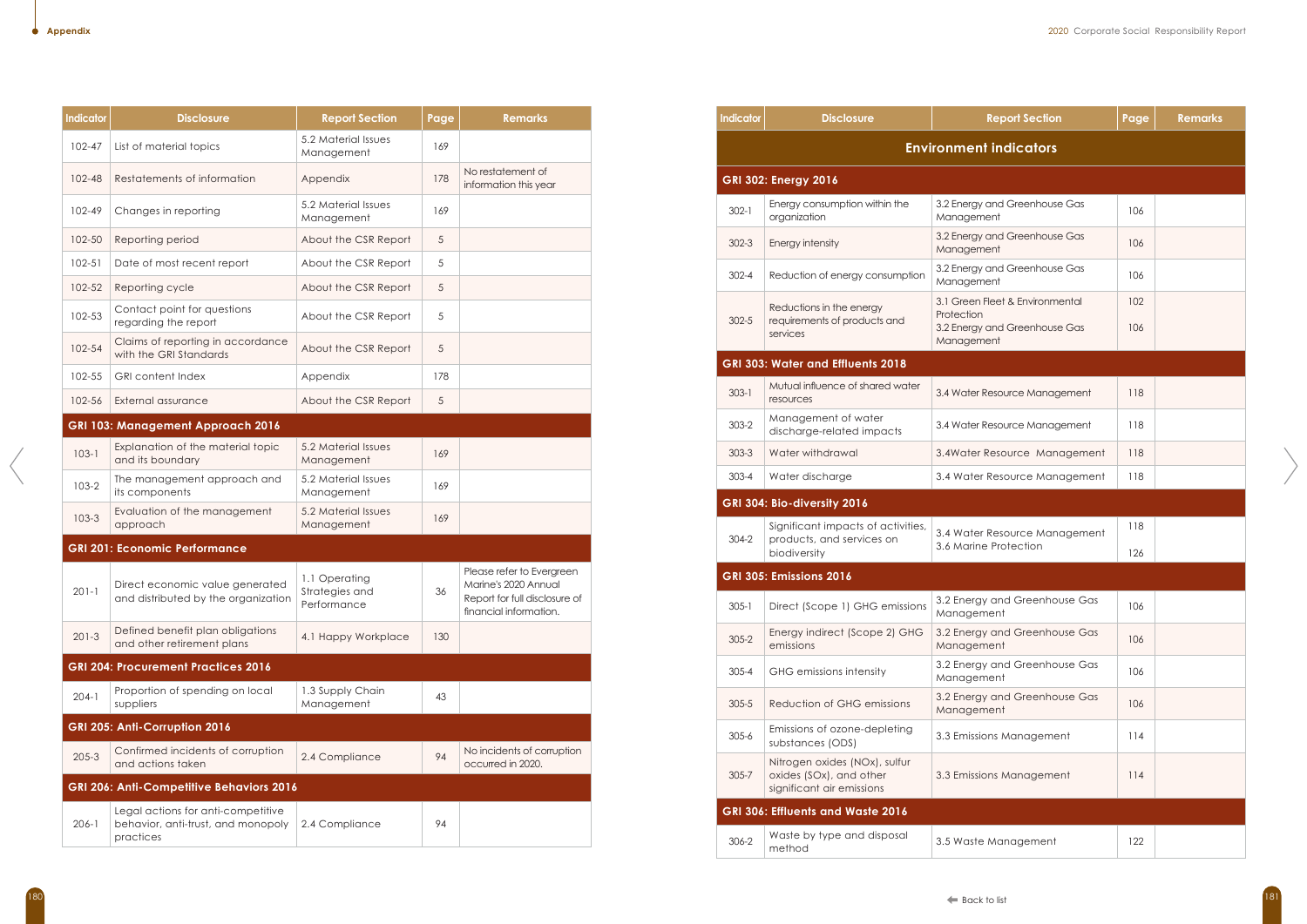| <b>Indicator</b> | <b>Disclosure</b>                                                                                        | <b>Report Section</b>                           | Page       | <b>Remarks</b>                                                      |
|------------------|----------------------------------------------------------------------------------------------------------|-------------------------------------------------|------------|---------------------------------------------------------------------|
|                  | GRI 307: Compliance with environmental laws and regulations 2016                                         |                                                 |            |                                                                     |
| $307 - 1$        | Non-compliance with environmental<br>laws and regulations                                                | 2.4 Compliance                                  | 94         | No violation of<br>environmental<br>regulations occurred in<br>2020 |
|                  | GRI 308: Supplier Environmental Assessment 2016                                                          |                                                 |            |                                                                     |
| $308 - 1$        | New suppliers that were screened using<br>environmental criteria                                         | 1.3 Supply Chain<br>Management                  | 43         |                                                                     |
| $308 - 2$        | Negative environmental impacts in the<br>supply chain and actions taken                                  | 1.3 Supply Chain<br>Management                  | 43         |                                                                     |
|                  |                                                                                                          | <b>Social indicators</b>                        |            |                                                                     |
|                  | GRI 401: Employment 2016                                                                                 |                                                 |            |                                                                     |
| $401 - 1$        | New employee hires and employee<br>turnover                                                              | 4.1 Happy Workplace                             | 130        |                                                                     |
| $401 - 2$        | Benefits provided to full-time<br>employees that are not provided to<br>temporary or part-time employees | 4.1 Happy Workplace                             | 130        |                                                                     |
| $401 - 3$        | Parental leave                                                                                           | 4.1 Happy Workplace                             | 130        |                                                                     |
|                  | GRI 402: Labor/Management Relations 2016                                                                 |                                                 |            |                                                                     |
| $402 - 1$        | Minimum notice periods regarding<br>operational changes                                                  | 4.1 Happy Workplace                             | 130        |                                                                     |
|                  | GRI 403: Occupational Health and Safety 2018                                                             |                                                 |            |                                                                     |
| $403 - 1$        | Occupational health and safety system                                                                    | 4.2 Safety Culture                              | 147        |                                                                     |
| $403 - 2$        | Hazard identification, risk assessment,<br>and incident investigation                                    | 4.2 Safety Culture                              | 147        |                                                                     |
| $403 - 3$        | Occupational health services                                                                             | 4.1 Happy Workplace<br>4.2 Safety Culture       | 130<br>147 |                                                                     |
| $403 - 4$        | Worker participation, consultation,<br>and communication on occupational<br>health and safety            | 4.2 Safety Culture                              | 147        |                                                                     |
| $403 - 5$        | Worker training on occupational health<br>and safety                                                     | 4.1 Happy Workplace<br>4.2 Safety Culture       | 130<br>147 |                                                                     |
| $403 - 6$        | Promotion of worker health                                                                               | 4.2 Safety Culture<br>4.3 Talent<br>Development | 147<br>151 |                                                                     |
| $403 - 8$        | Workers covered by an occupational<br>health and safety management system                                | 4.2 Safety Culture                              | 147        |                                                                     |
| 403-9            | Work-related injuries                                                                                    | 4.2 Safety Culture                              | 147        |                                                                     |
| 403-10           | Work-related ill health                                                                                  | 4.2 Safety Culture                              | 147        |                                                                     |

| <b>Indicator</b> | <b>Disclosure</b>                                                                                   | <b>Report Section</b>                                 | Page       | <b>Remarks</b>                                   |
|------------------|-----------------------------------------------------------------------------------------------------|-------------------------------------------------------|------------|--------------------------------------------------|
|                  | <b>GRI 404: Training and Education 2016</b>                                                         |                                                       |            |                                                  |
| $404 - 1$        | Average hours of training per year per<br>employee                                                  | 4.2 Talent Development                                | 151        |                                                  |
| $404 - 3$        | Percentage of employees receiving<br>regular performance and career<br>development reviews          | 4.1 Happy Workplace                                   | 130        |                                                  |
|                  | GRI 405: Diversity and Equal Opportunity 2016                                                       |                                                       |            |                                                  |
| $405 - 1$        | Diversity of governance bodies and<br>employees                                                     | 2.1 Governance Structure<br>4.1 Happy Workplace       | 66<br>130  |                                                  |
|                  | GRI 406: Non-discrimination 2016                                                                    |                                                       |            |                                                  |
| $406 - 1$        | Incidents of discrimination and<br>corrective actions taken                                         | 4.1 Happy Workplace                                   | 130        |                                                  |
|                  | <b>GRI 408: Child Labor 2016</b>                                                                    |                                                       |            |                                                  |
| $408 - 1$        | Operations and suppliers at significant<br>risk for incidents of child labor                        | 1.3 Supply Chain<br>Management<br>4.1 Happy Workplace | 43<br>130  |                                                  |
|                  | <b>GRI 409: Forced or Compulsory Labor 2016</b>                                                     |                                                       |            |                                                  |
| $409 - 1$        | Operations and suppliers at significant<br>risk for incidents of forced or compulsory<br>labor      | 4.1 Happy Workplace                                   | 130        | No incidents c<br>forced labor<br>occurred in 20 |
|                  | GRI 412: Human Rights Assessment 2016                                                               |                                                       |            |                                                  |
| $412 - 2$        | Employee training on human rights<br>policies or procedures                                         | 4.1 Happy Workplace<br>4.3 Talent Development         | 130<br>151 |                                                  |
|                  | <b>GRI 414: Supplier Social Assessment 2016</b>                                                     |                                                       |            |                                                  |
| $414-1$          | New suppliers that were screened using<br>social criteria                                           | 1.3 Supply Chain<br>Management                        | 43         |                                                  |
| $414-2$          | Negative social impacts in the supply<br>chain and actions taken                                    | 1.3 Supply Chain<br>Management                        | 43         |                                                  |
|                  | GRI 416: Customer Health and Safety 2016                                                            |                                                       |            |                                                  |
| $416 - 2$        | Incidents of non-compliance<br>concerning the health and safety<br>impacts of products and services | 1.4 Shipment<br>Management                            | 51         |                                                  |

| <b>Report Section</b>                           | Page       | <b>Remarks</b>                                      |
|-------------------------------------------------|------------|-----------------------------------------------------|
|                                                 |            |                                                     |
| 4.2 Talent Development                          | 151        |                                                     |
| 4.1 Happy Workplace                             | 130        |                                                     |
|                                                 |            |                                                     |
| 2.1 Governance Structure<br>4.1 Happy Workplace | 66<br>130  |                                                     |
|                                                 |            |                                                     |
| 4.1 Happy Workplace                             | 130        |                                                     |
|                                                 |            |                                                     |
| 1.3 Supply Chain                                | 43         |                                                     |
| Management<br>4.1 Happy Workplace               | 130        |                                                     |
|                                                 |            |                                                     |
| 4.1 Happy Workplace                             | 130        | No incidents of<br>forced labor<br>occurred in 2020 |
|                                                 |            |                                                     |
| 4.1 Happy Workplace<br>4.3 Talent Development   | 130<br>151 |                                                     |
|                                                 |            |                                                     |
| 1.3 Supply Chain<br>Management                  | 43         |                                                     |
| 1.3 Supply Chain<br>Management                  | 43         |                                                     |
|                                                 |            |                                                     |
| 1.4 Shipment<br>Management                      | 51         |                                                     |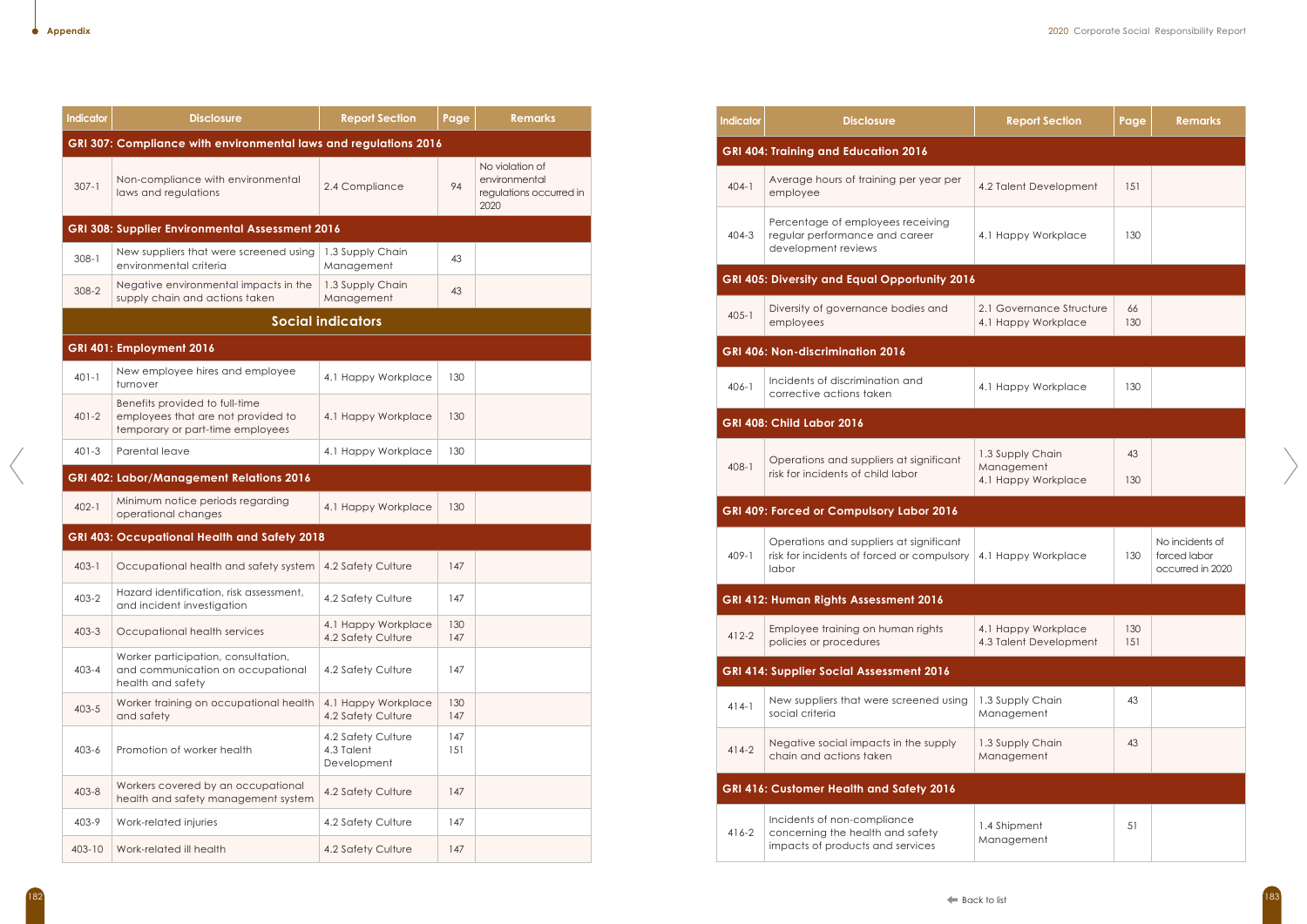# SASB disclosure index

| <b>Disclosure</b> | <b>Indicator</b>                                                                                                     | <b>Chapter</b>                              | <b>Remarks</b>                                                              |
|-------------------|----------------------------------------------------------------------------------------------------------------------|---------------------------------------------|-----------------------------------------------------------------------------|
| TR-MT-110a.1      | Total global Scope 1 GHG emissions                                                                                   | 3.2 Energy and Greenhouse<br>Gas Management |                                                                             |
| TR-MT-110a.2      | Short/long term management policy,<br>reduction targets, performance<br>evaluation analysis for Scope 1<br>emissions | 3.2 Energy and Greenhouse<br>Gas Management |                                                                             |
| TR-MT-110a.3      | (1) Total energy consumed;<br>(2) Percentage of heavy fuel oil;<br>(3) Percentage of renewable energy.               | 3.2 Energy and Greenhouse<br>Gas Management |                                                                             |
| $TR-MI-110a.4$    | <b>EEDI</b>                                                                                                          | 3.2 Energy and Greenhouse<br>Gas Management |                                                                             |
| $TR-MI-120a.1$    | Air emissions of the following pollutants:<br>(1) NOX (excluding N2O)<br>$(2)$ SOX<br>(3) Particulate matter (PM10)  | 3.3 Pollution Discharge<br>Management       | Evergreen Marine<br>did not have<br>statistics on PM10<br>emissions in 2020 |
| TR-MT-160a.1      | Shipping duration in marine protected<br>areas or areas of protected<br>conservation status                          | 3.6 Marine Protection                       |                                                                             |

| <b>Indicator</b> | <b>Disclosure</b>                                                                                  | <b>Report Section</b>       | Page | <b>Remarks</b>                                                                                       |
|------------------|----------------------------------------------------------------------------------------------------|-----------------------------|------|------------------------------------------------------------------------------------------------------|
|                  | GRI 417: Marketing and Labeling 2016                                                               |                             |      |                                                                                                      |
| $417-1$          | Requirements for product and service<br>information and labeling                                   | 1.4 Shipment<br>Management  | 51   |                                                                                                      |
| $417-2$          | Incidents of non-compliance<br>concerning product and service<br>information and labeling          | 1.4 Shipment<br>Management  | .51  |                                                                                                      |
|                  | <b>GRI 418: Customer Privacy 2016</b>                                                              |                             |      |                                                                                                      |
| $418-1$          | Substantiated complaints concerning<br>breaches of customer privacy and<br>losses of customer data | 1.6 Digitalized<br>Shipping | 56   | No infringement of<br>customer privacy or<br>loss of customer data<br>complaints occurred<br>in 2020 |
|                  | GRI 419: Compliance with social and economic laws and regulations 2016                             |                             |      |                                                                                                      |
| $419-1$          | Non-compliance with laws and<br>regulations in the social and economic<br>area                     | 2.4 Compliance              | 94   |                                                                                                      |

| <b>Disclosure</b> | <b>Indicator</b>                                                                                                                            | <b>Chapter</b>                                                                 | <b>Remarks</b> |
|-------------------|---------------------------------------------------------------------------------------------------------------------------------------------|--------------------------------------------------------------------------------|----------------|
| TR-MT-160a.2      | Percentage of fleet implementing<br>ballast water (1) exchange and (2)<br>treatment                                                         | 3.4 Water Resource<br>Management                                               |                |
| TR-MT-160a.3      | (1) Number and (2) aggregate volume<br>of spills and releases to the environment                                                            | 3.4 Water Resource<br>Management                                               |                |
| TR-MT-320a.1      | Lost time incident rate (LTIR)                                                                                                              | 4.2 Safety Culture                                                             |                |
| TR-MT-510a.1      | Number of calls at ports in countries<br>that have the 20 lowest rankings<br>in Transparency International's<br>Corruption Perception Index | About Evergreen Marine<br>Corp.                                                |                |
| TR-MT-510a.2      | Total amount of monetary losses as a<br>result of legal proceedings associated<br>with bribery or corruption                                | 2.2 Ethical Management                                                         |                |
| TR-MT-540a.1      | Number of marine casualties and<br>percentage of which classified as very<br>serious                                                        | 4.2 Safety Culture                                                             |                |
| TR-MT-540a.2      | Number of conditions of class or<br>recommendations                                                                                         | 2.4 Compliance                                                                 |                |
| TR-MT-540a.3      | Number of port state control (1)<br>deficiencies and (2) detentions                                                                         | 2.4 Compliance                                                                 |                |
| TR-MT-000.A       | Number of shipboard personnel                                                                                                               | 4.1 Happy Workplace                                                            |                |
| TR-MT-000.B       | Total distance travelled by vessels                                                                                                         | About Evergreen Marine<br>Corp.                                                |                |
| TR-MT-000.C       | Operating days                                                                                                                              | About Evergreen Marine<br>Corp.                                                |                |
| TR-MT-000.D       | <b>DWT</b>                                                                                                                                  | About Evergreen Marine<br>Corp.<br>3.2 Energy and Greenhouse<br>Gas Management |                |
| TR-MT-000.E       | Number of vessels in fleet                                                                                                                  | About Evergreen Marine<br>Corp.                                                |                |
| TR-MT-000.F       | Number of vessel port calls                                                                                                                 | About Evergreen Marine<br>Corp.                                                |                |
| TR-MT-000.G       | TEU capacity                                                                                                                                | About Evergreen Marine<br>Corp.                                                |                |

Х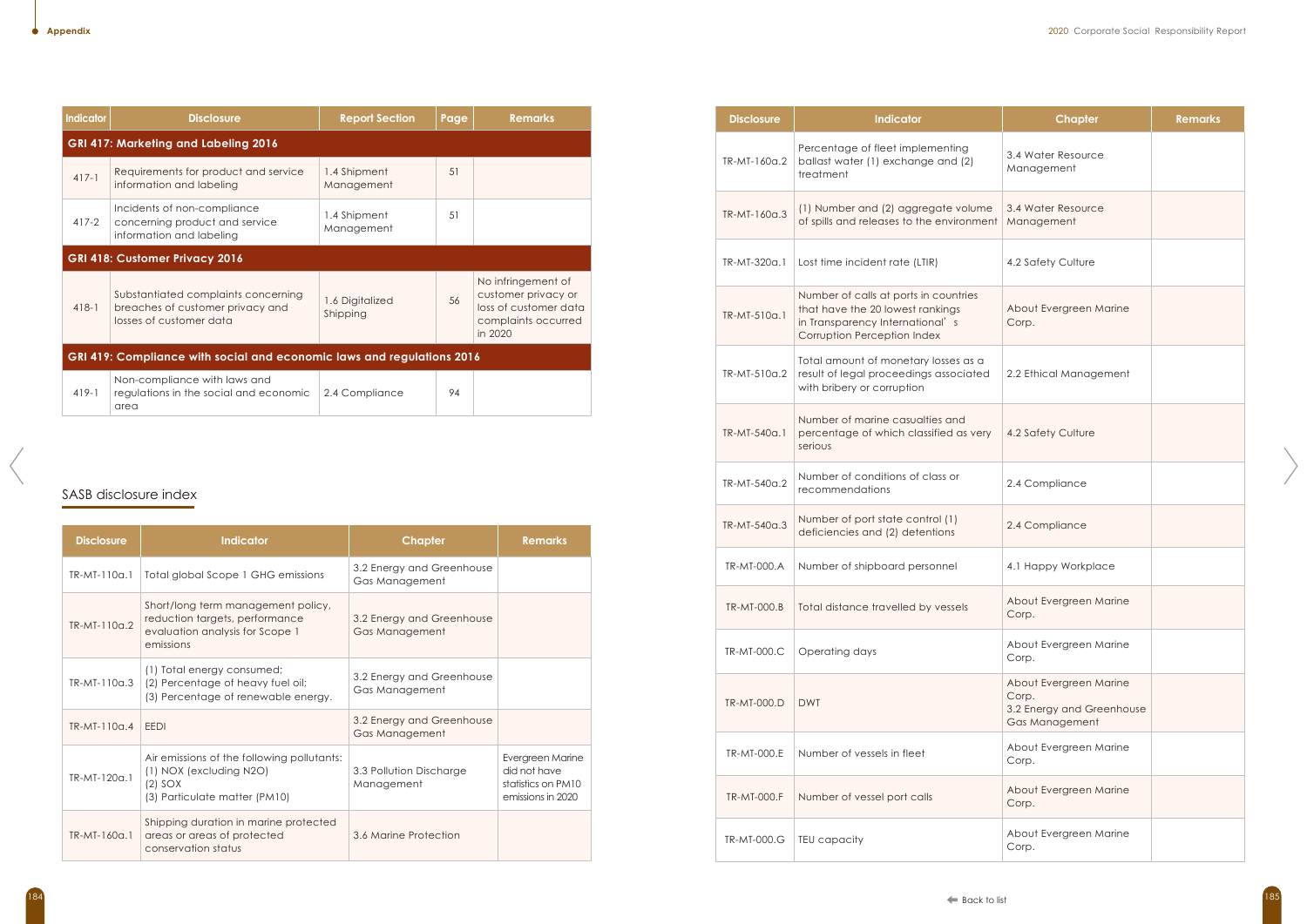## Limited assurance report

# **Deloitte.**

勤業眾信 勤業双信報会会計師事務所

11073 台北市信義區松仁路100號20樓

Deloitte & Touche 20F, Taipei Nan Shan Plaza No. 100, Songren Rd., Xinyi Dist., Taipei 11073, Taiwan

Tel:+886 (2) 2725-9988 Fax: +886 (2) 4051-6888 www.deloitte.com.tw

## 會計師有限確信報告

長榮海運股份有限公司 公鑒:

長榮海運股份有限公司民國 109 年度企業社會責任報告書,業經本會計 師針對所選定之標的資訊執行確信程序竣事,並出具有限確信報告。本次執 行確信程序之標的資訊請詳附件一「確信項目彙總表」。

#### 管理階層對企業社會責任報告書之責任

管理階層之責任係依據臺灣證券交易所「上市公司編製與申報企業社會 責任報告書作業辦法」、全球永續性報告協會(Global Reporting Initiatives, GRI) 發布之 GRI 準則 (GRI Standards) 及依行業特性參採其他適用之準則 編製企業社會責任報告書,且維持與編製企業社會責任報告書有關之必要按 制,以確保企業社會責任報告書所列標的資訊未存有重大不實表達。

#### 會計師對企業社會責任報告書執行確信程序之責任

本會計師係依照確信準則公報第一號「非屬歷史性財務資訊查核或核閱 之確信案件」,對上開企業社會責任報告書所選定之標的資訊 (詳附件一) 在所有重大方面是否依照第二段所述準則編製表示意見,並提出有限確信報 告。相較於合理確信,有限確信案件所執行程序之性質及時間與適用合理確 信案件不同,其範圍亦較小,因是取得之確信程度明顯低於合理確信。

本會計師係基於專業判斷規劃及執行確信程序,以獲取相關標的資訊之 有限確信證據,且任何內部控制均受有先天限制,因此未必能查出所有業已 存在之重大不實表達。本會計師執行確信程序包括:

- 取得及閱讀企業社會責任報告書;
- ●訪談管理階層及相關人員,以瞭解公司編製企業社會責任報告書有關政笛 及程序;
- ●訪談相關人員了解所選定標的資訊產生之流程、內部控制及資訊系統;

# ●分析及以抽查方式测试標的資訊相關文件及紀錄。 先天限制

由於諸多確信項目係屬非財務資訊,相較於財務資訊之確信受有更多先 天限制,故該等資訊之相關性、重大性與正確性之解釋可能涉及更多管理階 層之重大判斷、假設與解釋,不同利害關係人對該等資訊亦可能有不同之解 诗。

## 獨立性及品質管制遵循聲明

本會計師及所隸屬會計師事務所遵循會計師執業道德規範中有關獨立性 及其他道德規範之規定,該規範之基本原則為正直、公正客觀、專業能力及 盡專業上應有之注意、保密及專業態度。此外,本會計師所隸屬會計師事務 所遵循審計準則公報第四十六號「會計師事務所之品質管制」,以維持完備 之品質管制制度,包含與遵循執業道德規範、專業準則及所適用法今相關之 書面政策及程序。

## 確信結論

依據所執行之程序及所獲取之證據,本會計師並未發現長榮海運股份有 限公司民國 109 年度企業社會責任報告書中所選定之標的資訊在所有重大方 面有未遵循其衡量基準暨臺灣證券交易所「上市公司編製與申報企業社會責 任報告書作業辦法」、全球永續性報告協會 (Global Reporting Initiatives, GRI) 發布之 GRI 準則 (GRI Standards) 及依行業特性參採其他適用之準則 之情事。

#### 其他事項

 $\phi$ 

本確信報告出具後, 貴公司對任何確信標的或適用基準之變更,本會 計師將不負就該等資訊重新執行確信工作之責任。

|   |   |   |  | 勤業眾信聯 |       |
|---|---|---|--|-------|-------|
|   |   |   |  | 會計師   |       |
| 益 | 民 | 國 |  | 110   |       |
|   |   |   |  |       | $-2-$ |

合會計師事務所

盈 卅 陳 屬 陳

-7

月



16